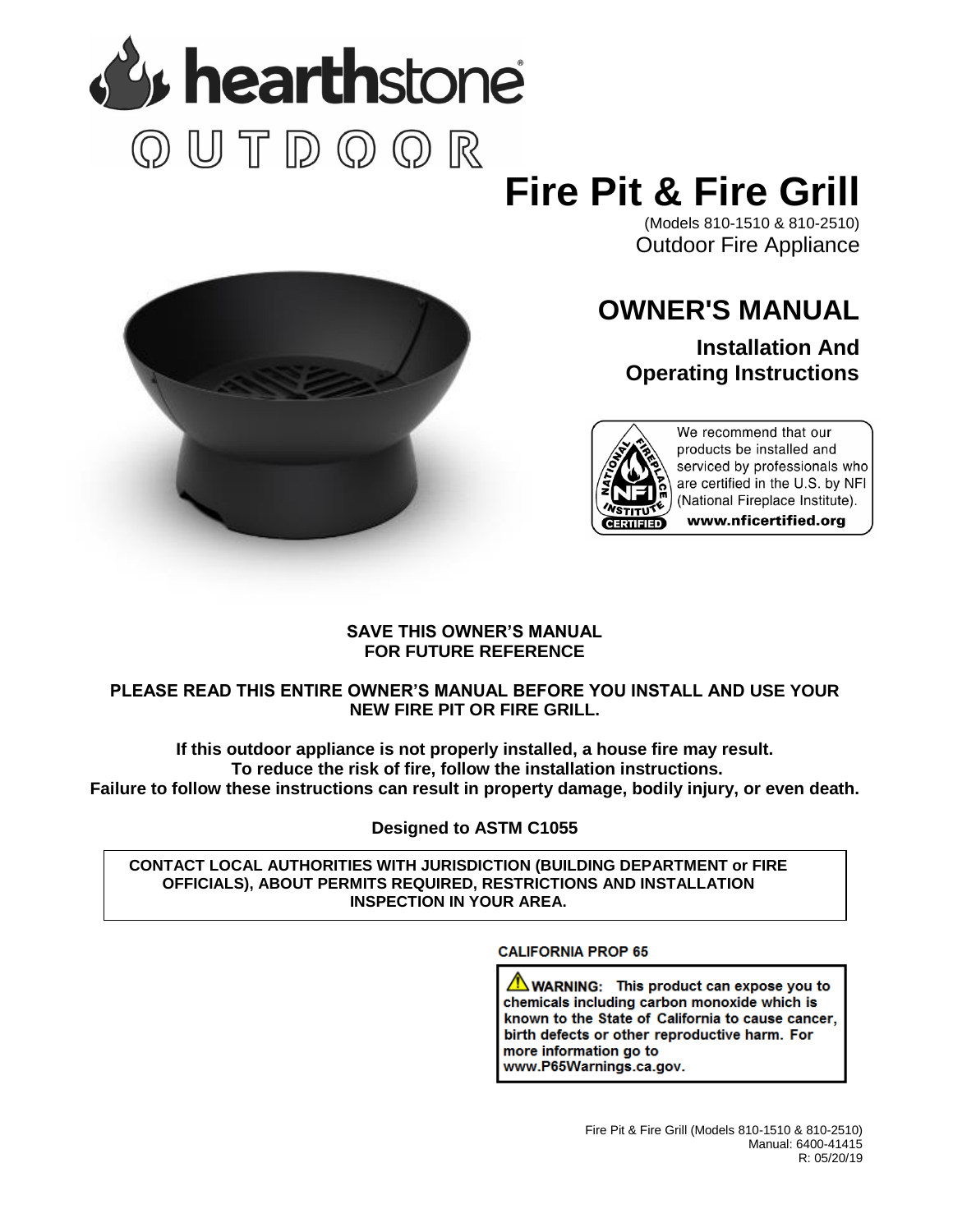## **TABLE OF CONTENTS**

<span id="page-1-0"></span>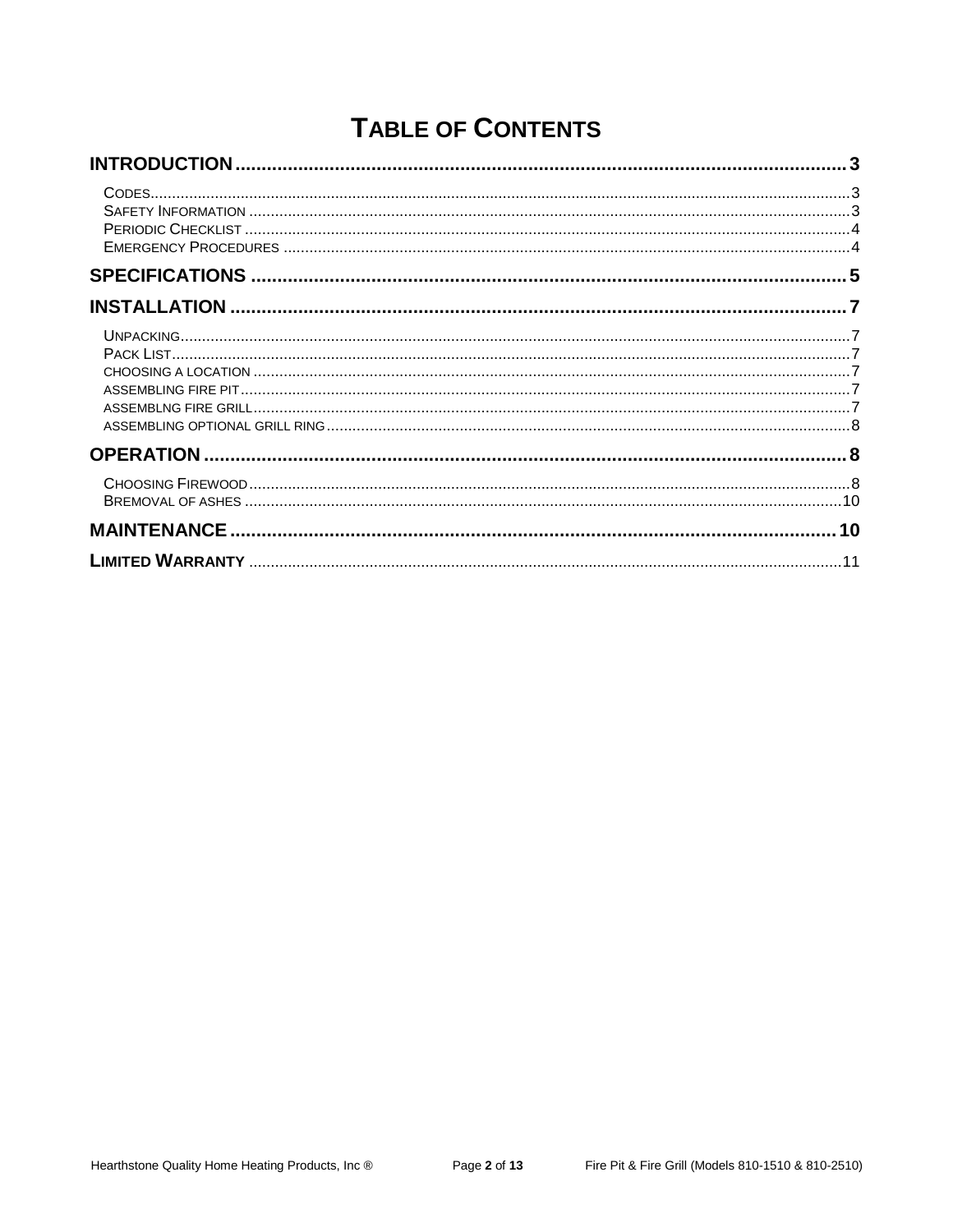## **INTRODUCTION**

Thank you for purchasing a Fire Pit or Fire Grill Outdoor Appliance from Hearthstone Quality Home Heating Products. This appliance will provide years of outdoor memories and enjoyment. We trust that you will appreciate the quality of this handcrafted product.

Your Fire Pit or Fire Grill can burn very hot, and can produce a large amount of heat and open flame. Getting accustomed to and managing the size of the fire is very important to the safe operation of this appliance.

Please read this manual in its entirety. Its purpose is to familiarize you with your outdoor appliance safe installation, proper break-in, operation and maintenance. It contains extremely important information so keep it handy and refer to it often.

A qualified heating technician may need this owner's manual as a reference when installing this appliance in your designated or desired location. There are national, state, and local building codes that direct the technician on how to install your appliance. These codes stipulate the dimension and clearances to walls, ceilings, and other combustible surfaces. The codes exist to reduce the risk of fire. Failure to follow these instructions can result in fire, property damage, bodily injury, and even death.

Install the appliance in a safe, open area, away from traffic flow, doors, and breezeways. If possible, try to install the appliance with room for access from all directions. It is extremely important to install this appliance with the proper clearance from combustible surfaces. As a general rule, keep furniture, drapes, curtains, wood, paper, and other combustibles at least 10 feet (3.05 m) away from the appliance. Never install the appliance in or near a storage location for gasoline, kerosene, charcoal lighter fluid or any other flammable liquids. Flammable liquids should be kept at a minimum distance of 50 feet (15.25 m) from this appliance.

### **SAFETY NOTICE:**

**AN IMPROPERLY INSTALLED APPLIANCE CAN RESULT IN A HOUSE FIRE. FOR YOUR SAFETY, CAREFULLY FOLLOW THE INSTALLATION DIRECTIONS. CONTACT LOCAL BUILDING OR FIRE OFFICIALS ABOUT RESTRICTIONS AND INSTALLATION INSPECTION IN YOUR AREA.**

The safety of your appliance will depend on many factors, some of which include: distance to combustible objects, correct venting, and adequate maintenance. Should you have any questions, do not

hesitate to contact your dealer for additional information.

Contact your dealer for any necessary warranty service.

This Fire Pit or Fire Grill Outdoor Appliance is warranted by:

**Hearthstone** *Quality Home Heating Products, Inc*® 317 Stafford Ave.

Morrisville, Vermont 05661, USA [www.Hearthstonestoves.com](http://www.hearthstonestoves.com/)

## <span id="page-2-0"></span>**CODES**

When you install your Fire Pit or Fire Grill Outdoor Appliance, it is imperative that you adhere to all Federal and local codes. Obtain these codes from either of the following sources:

**American National Standards Institute, Inc. (ANSI)** 1430 Broadway New York, NY 10018 www.ansi.org

**National Fire Protection Association, Inc. (NFPA)** Battery March Park Quincy, MA 02269 www.nfpa.org

## <span id="page-2-1"></span>**SAFETY INFORMATION**

**Read and understand this Owner's Manual thoroughly before installing and using this stove.**

### **Make sure to install your appliance:**

- According to the manufacturer's recommendations
- In accordance with all applicable codes
- With the proper clearances in all directions

### **When using your appliance, follow these safety precautions:**

- **Never** modify this appliance in any way.
- **Never** burn painted or treated wood in this appliance.
- **DO NOT BURN GARBAGE. Never** burn garbage or trash, colored or glossy paper, solvents, plywood, artificial logs, cardboard, or driftwood, in this appliance.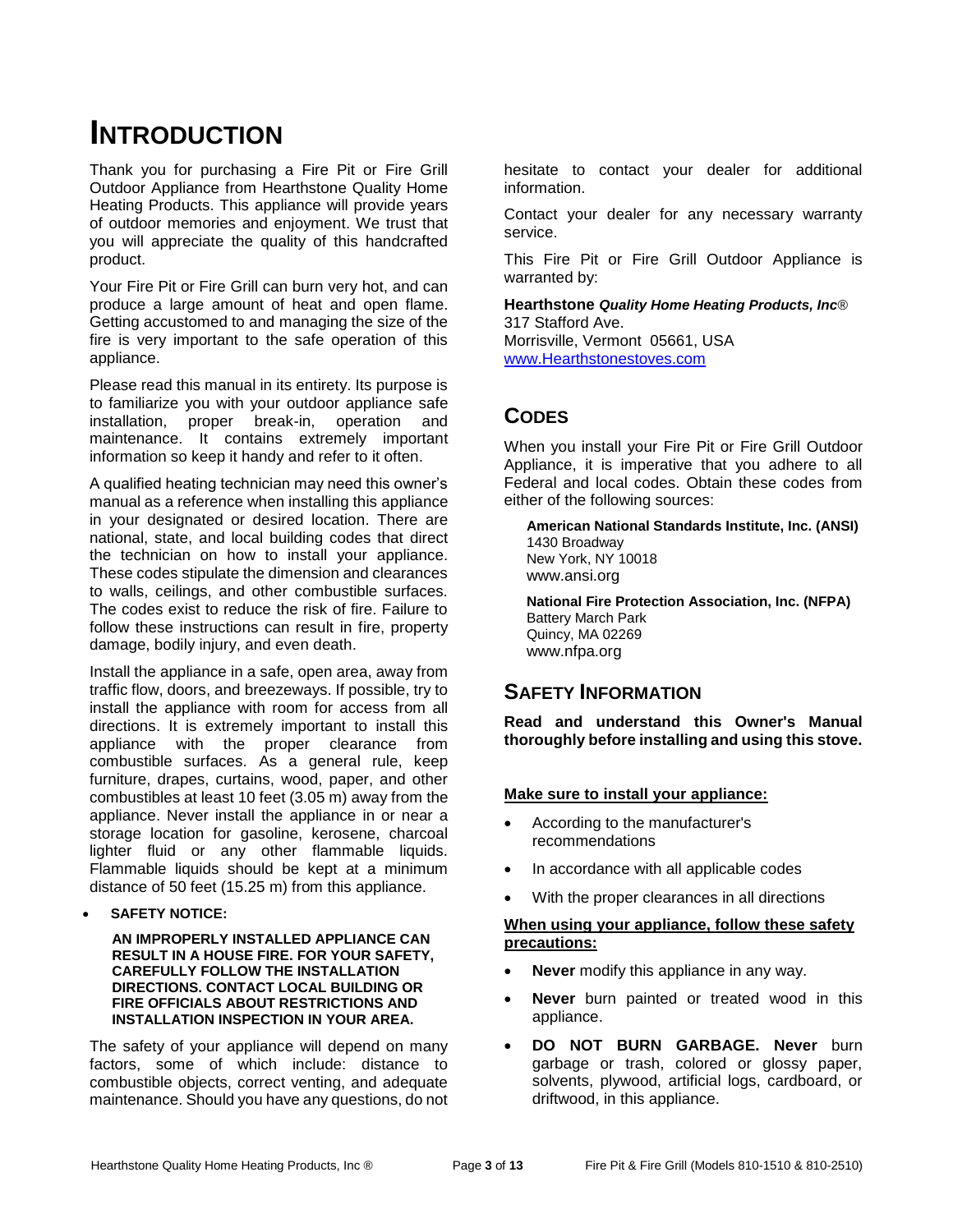- **DO NOT BURN FLAMMABLE FLUIDS.**
- **DO NOT USE EXCESS CHEMICALS OR FLUIDS TO START THE FIRE.** If necessary, **ONLY** use charcoal lighter fluid to ignite charcoal briquettes. **Never** use gasoline, kerosene, or other flammable fluids to start or invigorate the fire. These fuels will cause dangerous burning conditions in the appliance. Keep all such materials away from the stove when not in use. **WARNING:** Any excess fluids applied to saturate wood or charcoal briquettes could leak down through the seams of the cast iron and initiate a burning flame outside of the fire bowl. Use any such approved accelerants sparingly and only as intended by the manufacturer.
- **Never** over-fire your appliance.

### **Other safety guidelines:**

- Keep all combustible items such as furniture, drapes, clothing, and other items, at least 10 feet (3.05 m) from the appliance.
- Keep a fire extinguisher handy. We recommend the type rated "A B C."
- You may also wish to keep a pail of sand nearby to cast over open flame.
- If a water hose is used to put out a potentially hazardous fire the nozzle should be set to 'spray' and not to 'stream', and care should be taken to apply water to area of fire directly, and avoid excess overspray on hot iron for the risk of generating steam or potentially cracking the iron.
- Dispose of ashes properly in a non-flammable, sealing receptacle rated for ash disposal. Be sure to place the receptacle on non-combustible materials during and after ash transfer until the material and container are cool. See page 10.
- Keep children and pets away from the appliance when it is burning; they could be seriously injured by touching a hot appliance.

## <span id="page-3-0"></span>**PERIODIC CHECKLIST**

Perform each of these tasks at the specified intervals.

### **At the End of Every Week:**

 Empty ashes from the fire bowl, sooner if the fire bowl is full.

### **At the Beginning of Every Other Month:**

- Depending upon frequency of use of the appliance, visually inspect the appliance for signs of damage from use or from the environment.
- Check stability of the fire bowl on the base stand, and visually check the base stand for signs of damage from use or from the environment.

### **At the End of Every Season:**

- Clean all ash from the fire bowl.
- Wash and clean any cooking surfaces.
- Perform a visual inspection of all components for signs of wear and tear, damage, and general condition.
- Move appliance to indoor storage location, or install a proper all-weather cover.

## <span id="page-3-1"></span>**EMERGENCY PROCEDURES**

If the fire is burning uncontrollably or for another reason needs to be immediately extinguished it is recommended to **utilize a TYPE A B C fire extinguisher** and/or disperse a **pail of sand to bury any remaining embers.**

<span id="page-3-2"></span>Use of water to extinguish the fire is also acceptable, and water should be sprayed gently over the flame and coal bed (not a forceful stream). Applying water could result in damage to the appliance (depending on temperatures and conditions of the fire) and can also cause staining and secondary damage to the installation location as water and ash will migrate through the joints of the appliance, down the support base, and onto the earth, stone, or concrete below (and beyond).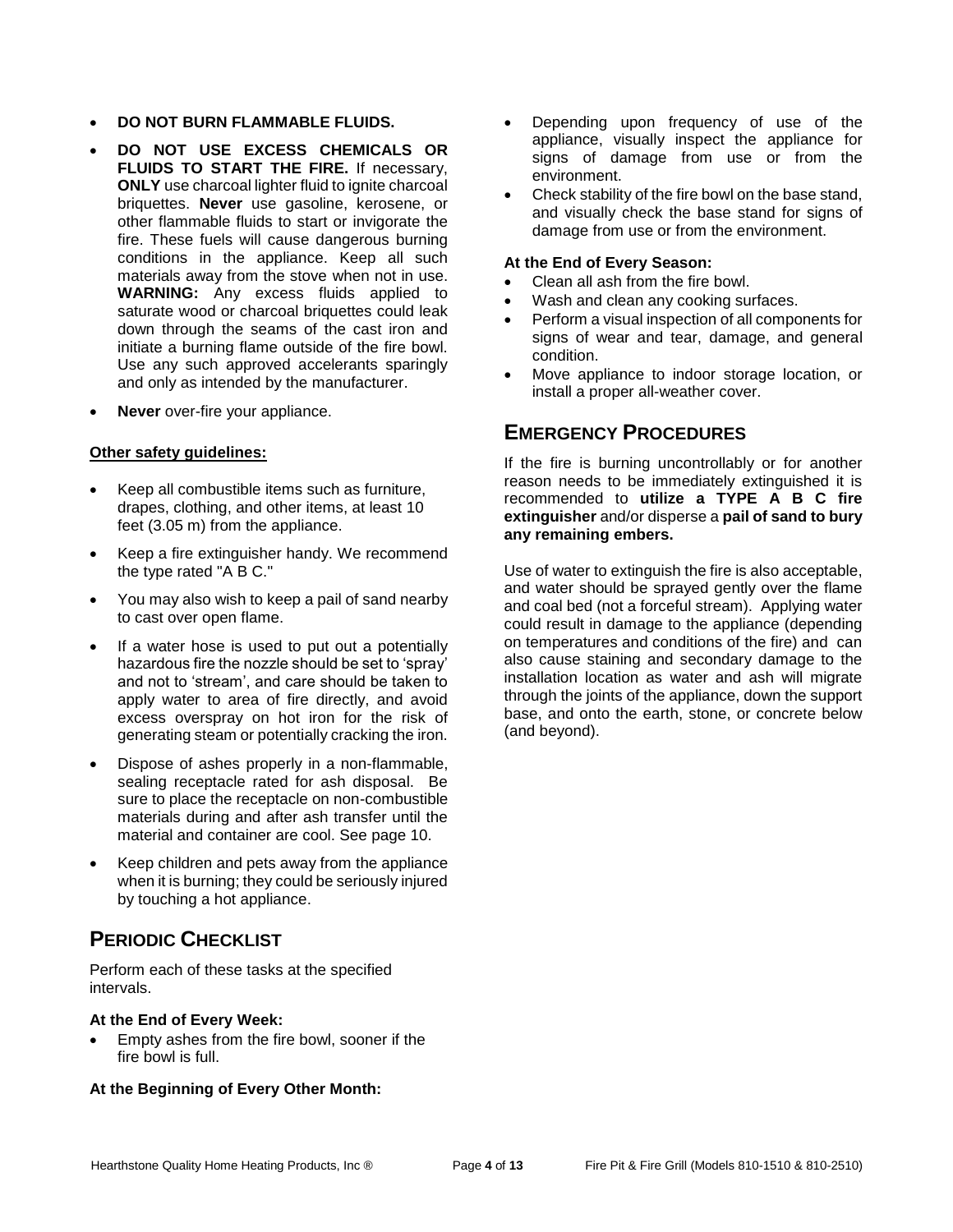## **SPECIFICATIONS**

### **Fire Bowl Capacity:**

4.3 cubic feet

## **Maximum Recommended Log Length:**

Up To 24" (61 cm).

### **Optional Equipment:**

| 2-Piece Grill Top     | 912-3840 |
|-----------------------|----------|
| 2-Piece Griddle Top   | 912-3841 |
| Soap Stone Cook Stone | 1141-380 |

### **Appliance Dimensions:**

| Fire Bowl Height:           | 9-7/8" (25 cm)      |
|-----------------------------|---------------------|
| Fire Bowl Diameter:         | 37-1/2" (95.25 cm)  |
| Fire Bowl Weight:           | 160 lbs. (73 kg)    |
| Short Base Height:          | $9-1/4$ " (23.5 cm) |
| <b>Short Base Diameter:</b> | 27" (68.5 cm)       |
| Short Base Weight:          | 60 lbs. (27.5 kg)   |
| <b>Tall Stand Height:</b>   | 27" (68.5 cm)       |
| <b>Tall Stand Diameter:</b> | 29.25" (74.5 cm)    |
| <b>Tall Stand Weight:</b>   | 145 lbs. (66 kg)    |

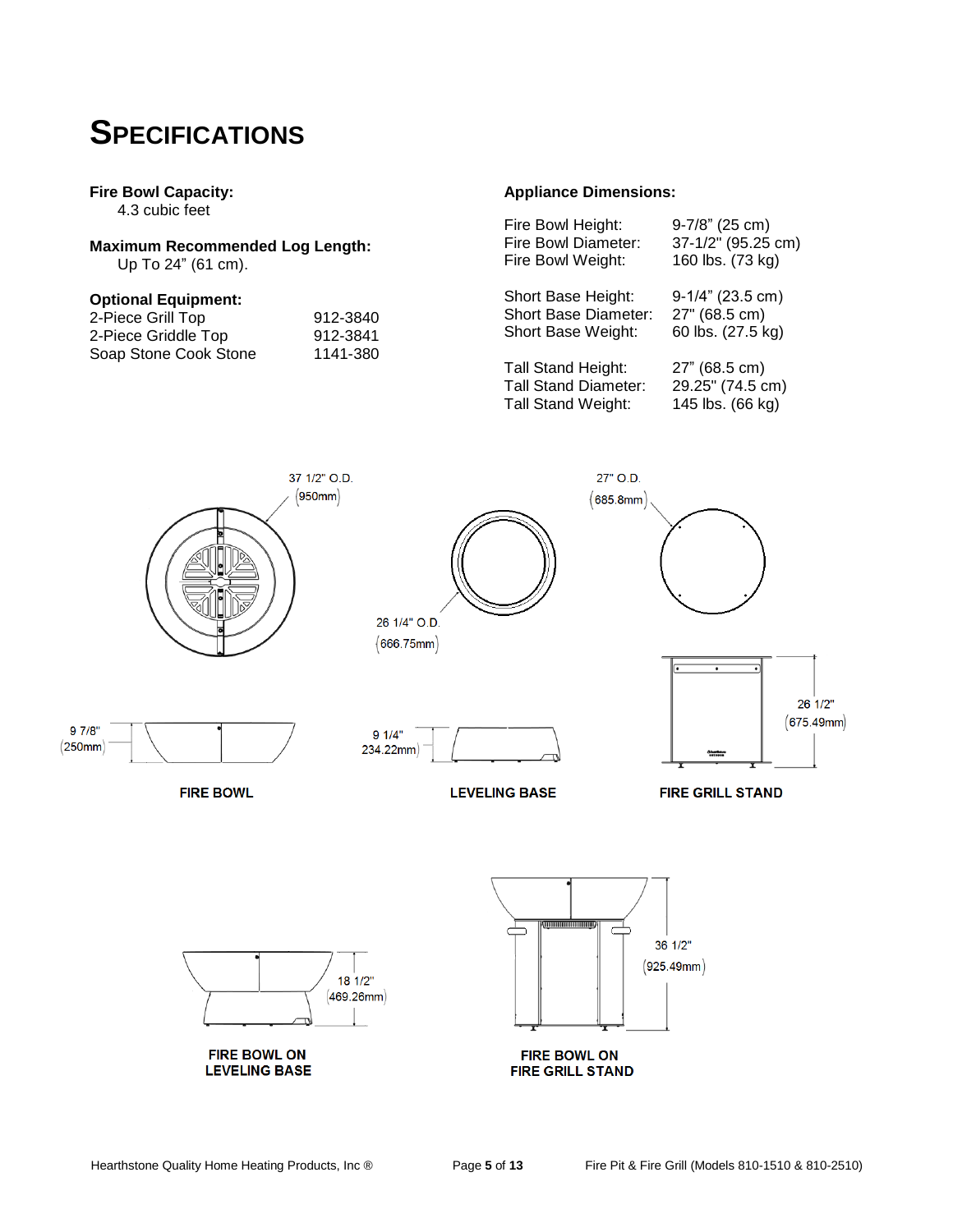## <span id="page-5-0"></span>**GRILL TOP OPTIONS**





**GRILL TOP KIT 912-3840** 

**GRIDDLE TOP KIT 912-3841** 



2ea. GRILL TOP KIT



2ea. GRIDDLE TOP KIT





1ea. GRILL TOP KIT<br>1ea. GRIDDLE TOP KIT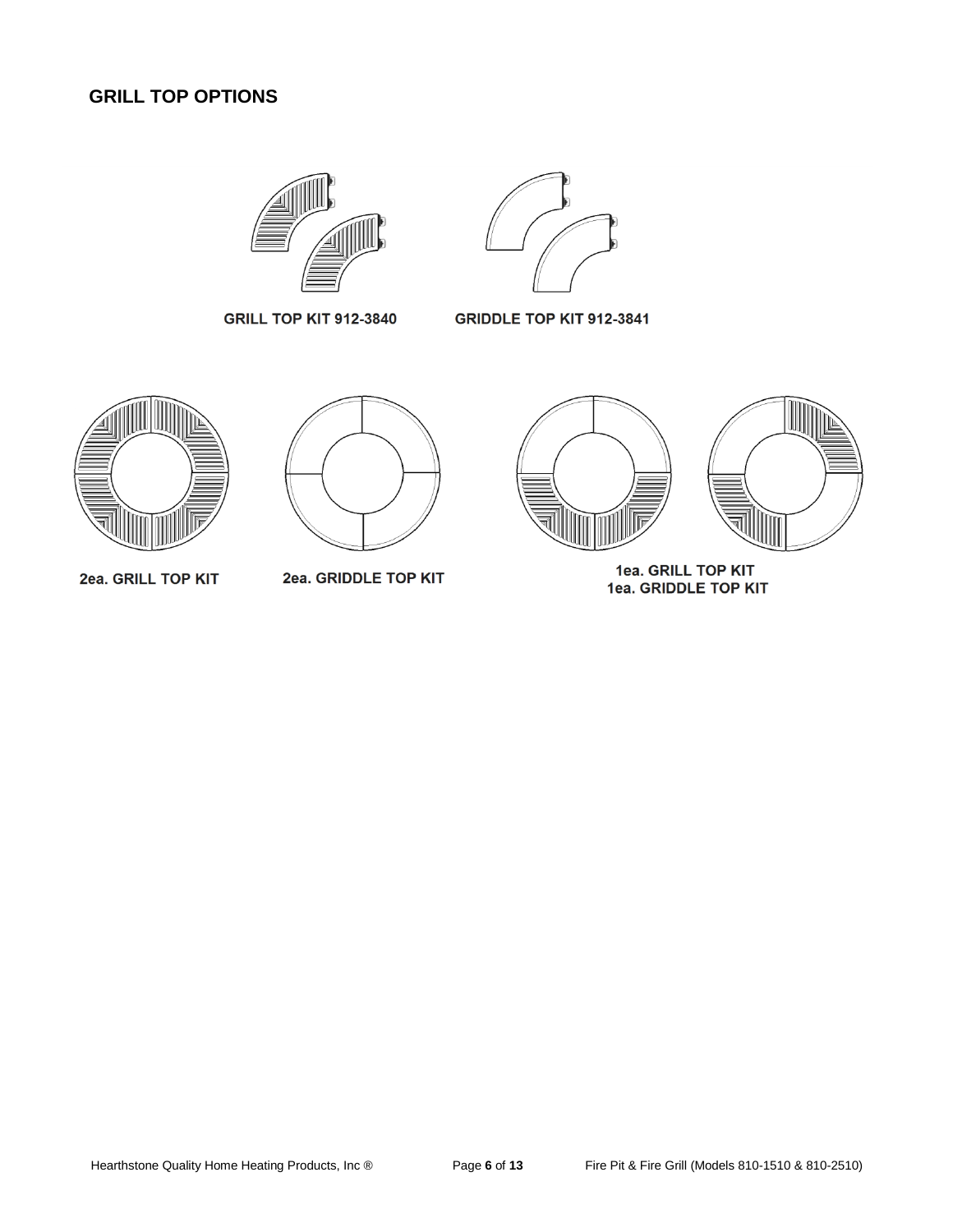## **INSTALLATION**

## <span id="page-6-0"></span>**UNPACKING**

Hearthstone packages your Fire Pit and Fire Grill Outdoor Appliance with the greatest care so that it ships safely. Under certain circumstances, however, damage may occur during transit and handling. When you receive the Outdoor Appliance, carefully unpack and inspect the castings all accompanying parts. Ensure that all parts are included per the parts list. If any parts are damaged or missing, please contact your authorized Hearthstone dealer immediately.

## <span id="page-6-1"></span>**PACK LIST**

Fire Pit 810-1510 Or Fire Grill 810-2510 Owner's Manual, Center Plug, Ash Grates, Griddles/Grilles (if ordered), Hardware (See Figures 1, 2, 3, 4 for Parts Lists and assembly guidance

## **LOCATION: INSTALLING YOUR APPLIANCE**

Choose a place to install your Fire Pit or Fire Grill. Consider the location of your appliance for stability, safety, and enjoyment. In general, it is better to place your appliance in an open area away from buildings, overhanging foliage, and combustibles or flammables.

Inspect this location to make sure that the appliance will have the required 50 ft clearance from flammable liquids and combustible materials. Examples of flammable liquids are accelerants such as gasoline, propane, diesel fuel, kerosene and heating oil. Combustibles include walls, floor, deck, ceiling, and overhanging foliage, limbs and trees. You must carefully consider the clearances to all of these combustibles before placing and igniting your appliance.

It is recommended that your Outdoor Appliance be installed firmly at a dedicated outdoor location constructed of stone, masonry, earth or concrete. It is not recommended to install this Outdoor Appliance on any deck, wood or composite, unless a professional installation is performed by a certified dealer under the guidance of the National Fire Protection Association, with proper flooring and wall protections against radiant heat, spark and ember

spillage, with overhead and lateral clearance to combustibles to be maintained as described in this manual.

## **ASSEMBLING YOUR FIRE PIT**

Refer to Figure 1 for guidance along with these instructions. Carefully remove all components from the shipping materials. Install the 4x CAP SCREWS (item 4500-2495) into the underside of the Levelling Base (item 2101-010). Turn the assembled Levelling Base over and place it in the center of your chosen install location. Adjust all four screws until the Levelling Base is level, and stable (does not wobble). With help from another person, place the Fire Bowl Assembly onto the leveling base, and make effort to center it visually. Place the Plug (item 2101-060) into the center hole and align the raised bosses on the plug with the overlapping seam of the two bowl halves. Next, place each Ash Grate (item 2101-050) into the Fire Bowl with the raised bosses of the Ash Grates facing down. The grates should lock in with raised bosses of the Fire Bowl seam, and Plug. Refer to Figure 1. If your Fire Pit included the Grilling Ring, assemble as instructed further in this document, and install the completed grilling ring onto the fire pit, centered and rotated as desired.

## **ASSEMBLING YOUR FIRE GRILL**

Refer to Figures 2, 3, 4 for guidance along with these instructions. Carefully remove all components from the shipping materials. Begin by assembling the Fire Grill Stand as shown in Figure 3. Install the 4x Elevator Bolts (item 4100-0124) into Top Plate (item 5138-0120). Note: Two Top Plates are supplied, but one is intended to be used as the Bottom Plate. Adjust all Elevator Bolts so they are neutrally located with room for adjustment in each direction. Next, install each Side Panel Assembly (item 5138-0220) to the Bottom Plate on the opposite side of the Elevator Bolts. Note: Install each Side Panel Assembly so that the Hearthstone Outdoor Logo is nearest the bottom plate. Secure each Side Panel Assembly in place using 3x Screw (item 4500-1055) and 3x Washer (item 4600-0311) installed from beneath Bottom Plate (same side as Elevator Bolts). Now move this assembly and place it in the center of your chosen install location. Adjust all four Elevator Bolts until the Fire Grill Stand is level, and stable (does not wobble). Place the Top Plate (item 5138- 0120) onto the Side Panel Assemblies and align with hardware locations.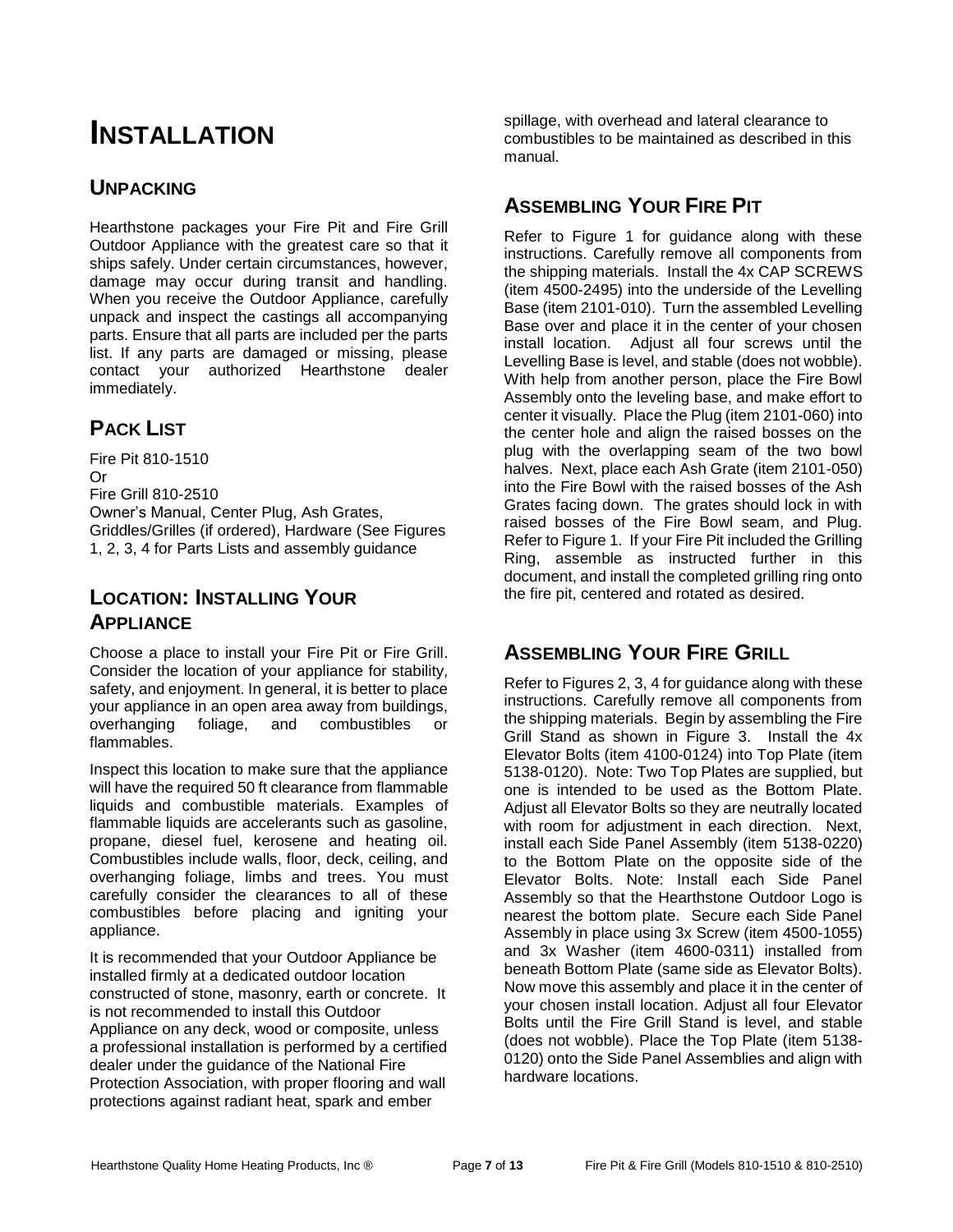<span id="page-7-1"></span>Again, secure the Top Plate using 6x Screw (item 4500-1055) and 6x Washer (item 4600-0311). Insert 4x Screw (item 4500-4535) and 4x Washer (item 4600-0311) from the top through the 4 center holes in Top Plate. Next, lay Upper Heat Shield Insulation (white, ceramic paper, item 3120-222) into Upper Heat Shield (item 5138-0420) and align 4x fasteners through clearance holes as you sandwich these components to the bottom side of Top Plate. Secure in place with 4x Spacer (item 4700-0880). Tighten all four spacers by hand until snug. Next, install Lower Heat Shield Reflective Layer (foil faced fiberglass, item 3120-223) onto Lower Heat Shield (item 5138-0520) so that fiberglass is laying inside the heat shield, with foil facing UP. Align fastener holes with standoffs and tighten 4x Screws (item 4500-4535) and 4x Washers (4600-0311) through Lower Heat Shield and into Spacers. See Detail C of Figure 3. Next, install 4x Domed Carriage Bolts (item 4100-0122) into remaining 4 holes on top side of Top Plate, so that they are approximately the same height. These will be used and adjusted manually to prevent the Fire Bowl Assembly from wobbling in place.

Finally, as instructed in the above paragraph: "Assembly: Building your Fire Pit", assemble and install the Fire Bowl Assembly on top of your Fire Grill Stand. Follow the instructions below to assemble your Grilling Ring.

## **ASSEMBLING THE GRILLING RING**

Carefully remove all grills, griddles, and hardware from their packaging. If you have a combination of grills and griddles, decide in which configuration you'd like the slotted grills and flat griddles arranged. Place the grills and griddles face down and spaced apart on a clean, flat surface in the desired configuration. One by one, bring the pieces together and loosely secure each grill or griddle to the adjacent piece using the supplied hardware: 2x Bolt (item 4500-3125) and 2x Washer (item 4600-0805). The completed ring will need 8x each Bolt and Washer once fully assembled.

<span id="page-7-0"></span>When each segment of the grilling ring is loosely assembled as desired, check the general alignment for roundness making any adjustments needed, and then be sure to securely tighten each fastener. With help from another person, lift the grilling ring, turn right side up, and place centered over your newly installed Fire Pit or Fire Grill. Center the ring and rotate it to the desired orientation.

## **OPERATION**

Once your Outdoor Fire Pit or Fire Grill is installed in a safe location, you are ready to light a fire.

Every installation, season's firewood, and operator's technique varies. Learn how to use your appliance most efficiently for your installation. We can give you the basic principles, but only you can ensure maximizing the potential of your appliance while also operating it safely.

#### **WARNING: HOT WHILE IN OPERATION! KEEP CHILDREN, PETS, CLOTHING AND FURNITURE AWAY. CONTACT MAY CAUSE SKIN BURNS.**

Read this entire chapter before lighting your first fire. It explains the controls and features of your wood stove, how to choose firewood, and how to use your stove on a daily basis.

### **CHOOSING FIREWOOD**

Burn only natural firewood (known as cordwood) or barbeque grade charcoal in the Outdoor Appliance. This appliance is not designed to burn other fuels.

- **CAUTION: DO NOT USE CHEMICALS OR FLAMMABLE FLUIDS TO START THE FIRE. DO NOT USE CHARCOAL, PELLETS, COAL, ARTIFICIAL LOGS OR ANY OTHER MATERIALS AS FUEL; THEY ARE NOT SAFE. DO NOT BURN GARBAGE OR FLAMMABLE FLUIDS.**
- **THE USE OF UNAUTHORIZED FUEL SUCH AS COAL COULD PRODUCE HIGH HEAT EXCEEDING THE CAPABILITIES OF THE CAST IRON BOWL, ASH GRATES, AND GRILLING IRONS CAUSING WARPAGE, CRACKING, AND FAILURE.**

The quality of your firewood directly affects heat output, duration of burn and performance of your appliance. Softwoods generally burn hotter and faster, while hardwoods burn longer and produce better coals. Density and moisture content are two critical factors to consider when purchasing or preparing wood for your appliance.

The following is a list of some wood species and their relative BTU (British Thermal Unit) content. The higher the BTU content, the longer the burn. Firewood with higher BTUs is generally ideal for a wood stove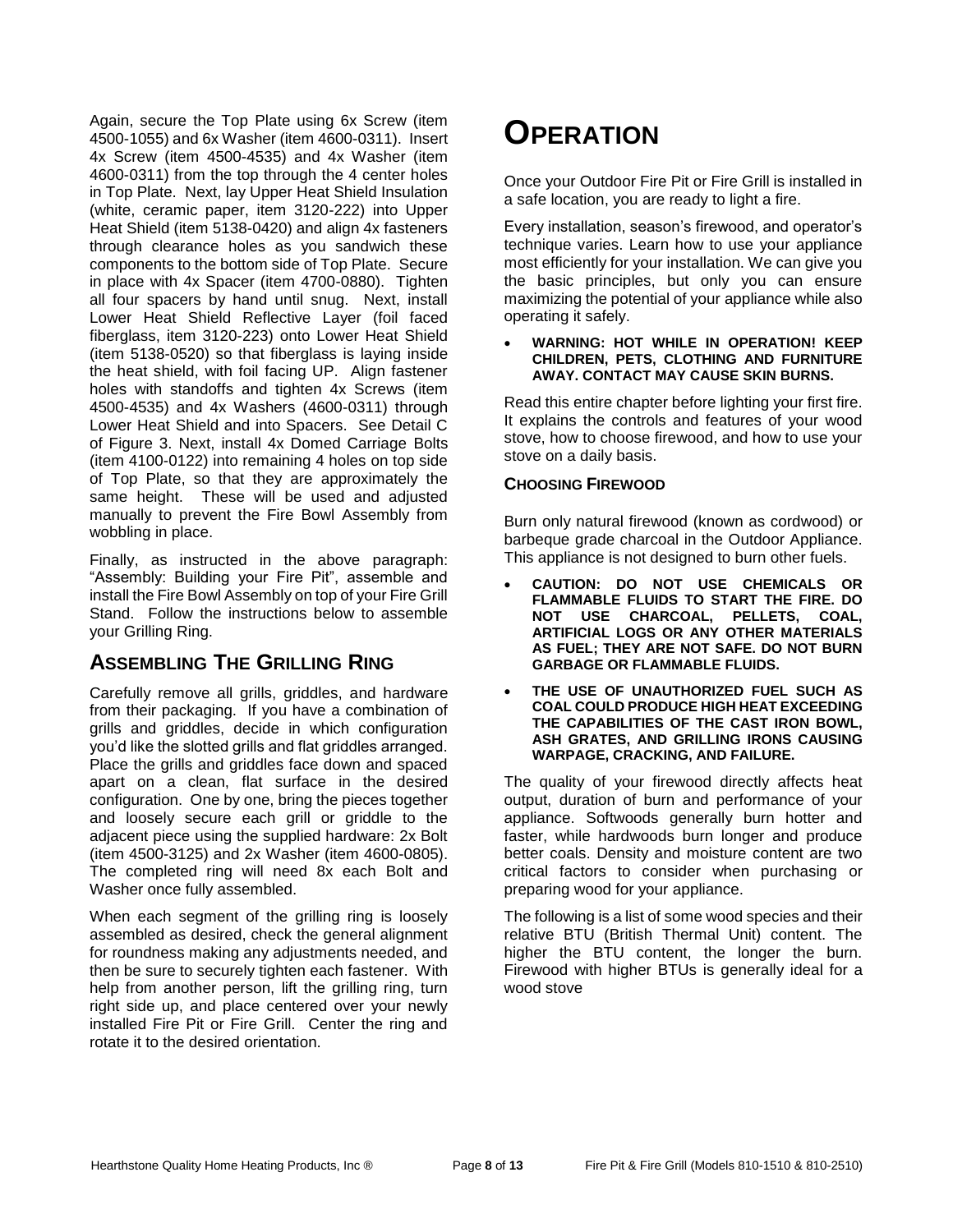| <b>Common Name</b>      | Lb/ cord | <b>MBTU/</b> |  |
|-------------------------|----------|--------------|--|
|                         |          | cord         |  |
| High                    |          |              |  |
| Osage Orange (Hedge)    | 4,728    | 32.9         |  |
| Hickory, Shagbark       | 4,327    | 27.7         |  |
| Hop Hornbeam (Ironwood) | 4,267    | 27.3         |  |
| Beech, Blue (Ironwood)  | 3,890    | 26.8         |  |
| Birch, Black            | 3,890    | 26.8         |  |
| Locust, Black           | 3,890    | 26.8         |  |
| Hickory, Bitternut      | 3,832    | 26.7         |  |
| Locust, Honey           | 3,832    | 26.7         |  |
| Apple                   | 4,100    | 26.5         |  |
| Mulberry                | 3,712    | 25.8         |  |
| Oak, White              | 4,012    | 25.7         |  |
| Medium High             |          |              |  |
| Beech, European         | 3,757    | 24           |  |
| Maple, Sugar            | 3,757    | 24           |  |
| Oak, Red                | 3,757    | 24           |  |
| Ash, White              | 3,689    | 23.6         |  |
| Birch, Yellow           | 3,689    | 23.6         |  |

**Wood Heat Value: Sorted By Btu Content**

| <b>Medium</b>         |       |      |  |
|-----------------------|-------|------|--|
| Juniper, Rocky Mtn    | 3,150 | 21.8 |  |
| Elm, Red              | 3,112 | 21.6 |  |
| Coffee tree, Kentucky | 3.112 | 21.6 |  |
| Hackberry             | 3,247 | 20.8 |  |
| Tamarack              | 3,247 | 20.8 |  |
| Birch, Gray           | 3,179 | 20.3 |  |
| Birch, White (Paper)  | 3,179 | 20.3 |  |
| Walnut, Black         | 3,192 | 20.2 |  |
| Cherry                | 3,120 | 20   |  |
| Ash, Green            | 2,880 | 19.9 |  |
| Cherry, Black         | 2,880 | 19.9 |  |
| Elm, American         | 3,052 | 19.5 |  |
| Elm, White            | 3,052 | 19.5 |  |
| Sycamore              | 2,808 | 19.5 |  |
| Ash, Black            | 2,992 | 19.1 |  |
| Maple, Red            | 2,924 | 18.7 |  |
| Fir, Douglas          | 2,900 | 18.1 |  |
|                       |       |      |  |
| <b>Medium Low</b>     |       |      |  |
| Boxelder              | 2,797 | 17.9 |  |
| Alder, Red            | 2,710 | 17.2 |  |

| Pine, Jack                | 2,669 | 17.1 |
|---------------------------|-------|------|
| Pine, Norway (Red Pine)   | 2,669 | 17.1 |
| Pine, Pitch               | 2,669 | 17.1 |
| Catalpa                   | 2,360 | 16.4 |
| Hemlock                   | 2,482 | 15.9 |
| Spruce, Black             | 2,482 | 15.9 |
| Pine, Ponderosa           | 2,380 | 15.2 |
|                           |       |      |
| Low                       |       |      |
| Aspen, American           | 2,290 | 14.7 |
| Butternut (Walnut, White) | 2,100 | 14.5 |
| Spruce                    | 2,100 | 14.5 |
| Willow                    | 2,100 | 14.5 |
| Fir, Balsam               | 2,236 | 14.3 |
| Pine, White (Eastern,     | 2,236 | 14.3 |
| Western)                  |       |      |
| Fir, Concolor (White)     | 2,104 | 14.1 |
| Basswood (Linden)         | 2,108 | 13.8 |
| Buckeye, Ohio             | 1,984 | 13.8 |
| Cottonwood                | 2,108 | 13.5 |
| Cedar, White              | 1,913 | 12.2 |
|                           |       |      |

Moisture content also plays a key role in the performance of your appliance. Wood freshly cut from a living tree (green wood) contains a great deal of moisture. As you might expect, green wood burns poorly. You must season green wood before using it in your appliance. To season green wood properly, split, stack, and allow it to air dry for a period of one year. Green wood may provide less than 2000 Btu per pound, whereas dry wood can provide up to 7000 Btu per pound.

Stack the firewood on skids or blocks to keep it off the ground, cover only the top of the stack. Plastic or tarps that cover the sides of the woodpile trap moisture and prevent the wood from drying. As for stacking, an old Vermonter said, "The spaces between the logs should be large enough for a mouse to get through, but not for the cat that's chasing it."

#### **CAUTION: DO NOT STORE FIREWOOD WITHIN THE STOVE'S SPECIFIED CLEARANCES TO COMBUSTIBLE MATERIALS.**

### <span id="page-8-0"></span>**BUILDING A FIRE**

Once you understand the arrangement of your outdoor appliance and have the appropriate firewood, you are ready to start a fire.

 **WARNING: NEVER USE GASOLINE, GASOLINE-TYPE LANTERN FUEL, KEROSENE, OR SIMILAR**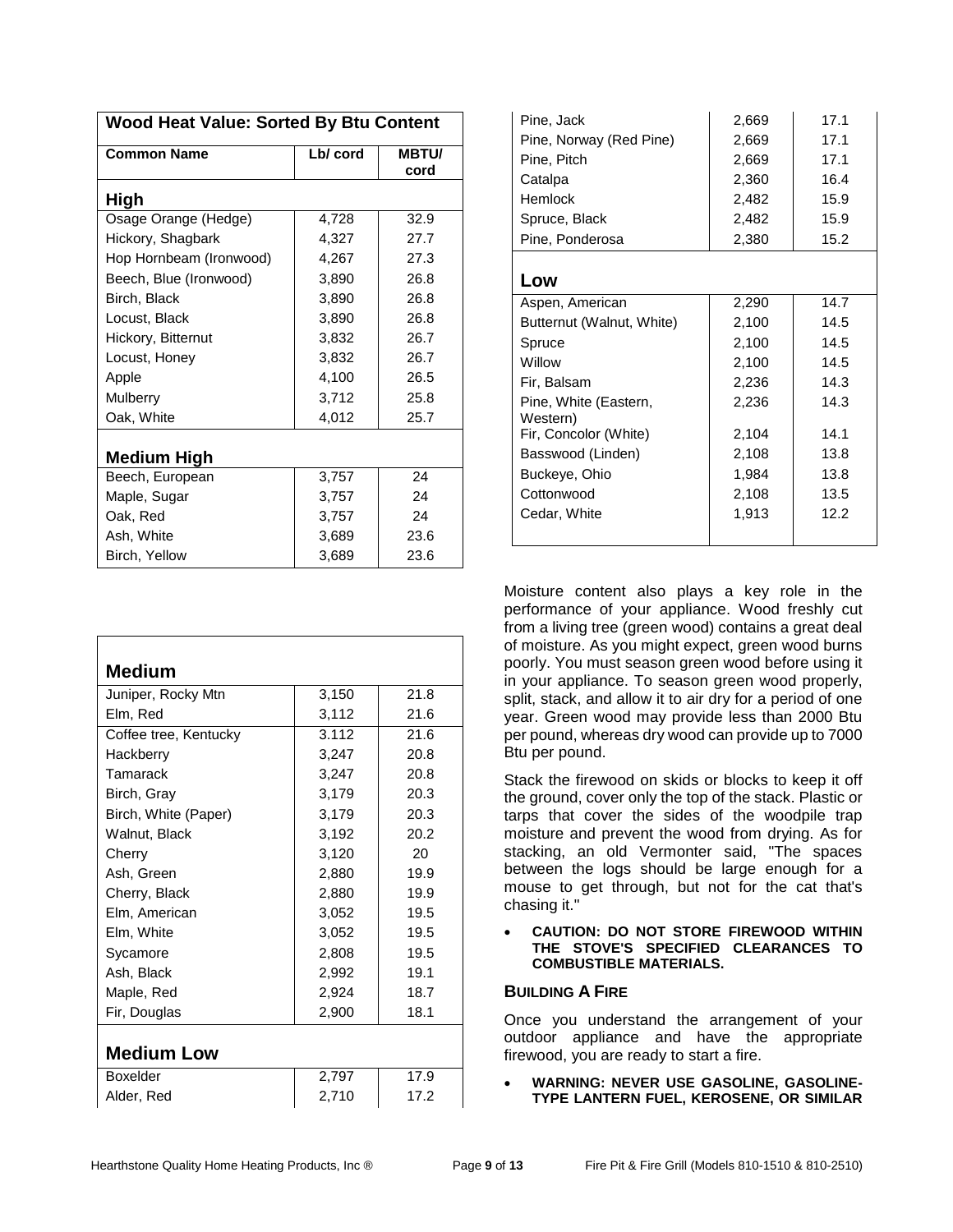**LIQUIDS TO START OR 'FRESHEN UP' A FIRE IN THIS APPLIANCE. KEEP ALL SUCH LIQUIDS WELL AWAY FROM THE HEATER WHILE IT IS IN USE.**

#### **REMOVAL AND DISPOSAL OF ASHES**

You can leave a thin layer of ashes in the Fire Bowl if preferred. Allow fire to die down or go out completely. It is important to prevent ashes from building up around the Ash Grates. To remove ashes, use a fireplace shovel. Avoid removing large live coals by pushing them to the side and removing only the finer ash with a shovel. It may be necessary to lift out the Ash Grates temporarily with a poker or hook temporarily while cleaning out the ash from the Fire Bowl.

Disposal of ashes - Ashes should be placed directly into a **metal** container with a tight fitting lid. Do not place any other items or trash into the metal container. Do not pour water into the container. Replace the container's lid and allow the ashes to cool. Never place the ash disposal container on a combustible surface or vinyl flooring, as the container could be **hot!**

Pending disposal, place the closed ash container on a noncombustible floor or on the ground outside, well away from all combustible materials, liquid fuels, or vehicles. Retain ashes in the closed container until all coals thoroughly cool.

If the ashes are disposed of by burial in soil or otherwise locally dispersed, they should be retained in the closed container until all cinders have thoroughly cooled.

**NEVER** place ashes in wooden or plastic containers, in trashcans with other trash, or in paper or plastic bags, no matter how long the fire has been out. Coals within a bed of ashes can remain hot for several days once removed from the firebox.

## **MAINTENANCE**

When the Outdoor Appliance is cool, it is a good idea to periodically check the hardware, tightening any hardware that may have worked loose. Also check the Fire Bowl, Levelling Base, and Fire Grill Stand for stability, wobble and to re-level if necessary.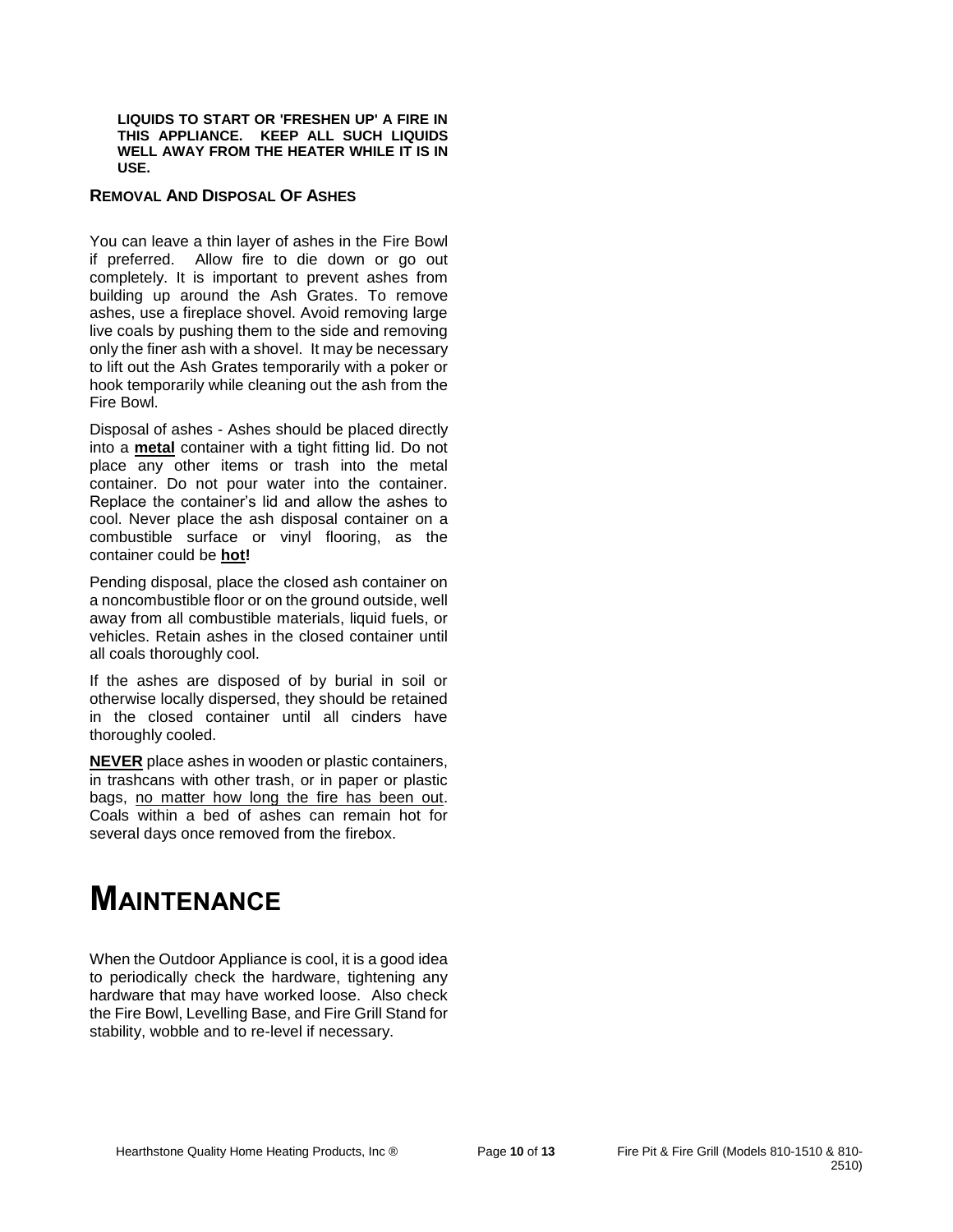

## **LIMITED WARRANTY**

### <span id="page-10-0"></span>**These warranties give you specific legal rights. You may also have other rights, which vary from State to State.**

Hearthstone Quality Home Heating Products, Inc. (Hearthstone) warrants to the original retail purchaser only (the "Original Purchaser") the new appliance manufactured by Hearthstone, purchased by the Original Purchaser and installed by an authorized Hearthstone dealer or their designated representative against any of the occurrences listed in this document that result from defects in material or workmanship for a period of one (1) year. This warranty is not transferrable. All obligations of Hearthstone under this document commence on the date of the Original Invoice (the "Purchase Date").

Hearthstone appliances are designed to be operated only with the fuels listed in your owner's manual.

Any parts repaired or replaced during the limited warranty period will be warranted under the terms of the limited warranty for a period not to exceed the remaining term of the original limited warranty or one year, whichever is longer.

**Parts:** Hearthstone will replace through an authorized dealer, defective parts covered by the foregoing warranty at no charge.

Labor: Within the first (1<sub>st</sub>) year after the Purchase Date, Hearthstone will pay for warranty labor performed by an authorized Dealer at Hearthstone's published labor rates in effect at the time the labor is performed only if the appliance is installed by an authorized dealer or their designated representative. Otherwise or thereafter, the Original Purchaser is responsible for the cost of labor.

**Shipping cost for parts:** Within the first ninety (90) days after the Purchase Date, Hearthstone will pay for the shipping of appliance parts covered by any of the foregoing warranties to and from Hearthstone or an authorized Dealer, as the case may be. Thereafter, the Original Purchaser is responsible for all shipping costs related to shipping appliance parts to and from Hearthstone or an authorized Dealer, as the case may be.

**Shipping cost for the appliance:** Within the first (1st) year after the Purchase Date, if the Original Purchaser is instructed to return the appliance to Hearthstone or an authorized Dealer for repair, Hearthstone will pay fifty percent (50%) and the Original Purchaser will pay fifty percent (50%) of the shipping costs related to shipping the appliance to and from Hearthstone or an authorized Dealer, as the case may be. Thereafter, the Original Purchaser is responsible for one hundred percent (100%) of all of the shipping costs related to shipping the appliance to and from Hearthstone or an authorized Dealer, as the case may be. Notwithstanding any other provision of this document, in no event will Hearthstone pay for any Dealer fees or other fees for pick up or delivery of the appliance returned for repair; the Original Purchaser shall be responsible for any such fees.

### **EXCLUSIONS & CONDITIONS**

The warranties contained in this document do not cover, nor is Hearthstone responsible for:

### 1. Damages resulting from:

- a. Failure to install, operate, or maintain the appliance in accordance with the owner's manual, operating instructions, installation instructions, or safety rating label provided with the appliance.
- b. Over-firing the appliance. Over-firing can be identified by, but not limited to, warped cast iron or steel, rust colored cast iron, bubbling, cracking and discoloration of steel or enamel finishes.
- c. Failure to install the appliance in accordance with all national or local building codes.
- d. Shipping or improper handling.
- e. Improper operation, abuse, misuse, continued operation with damaged, corroded, or failed components, accident, or improper/incorrect service or repairs.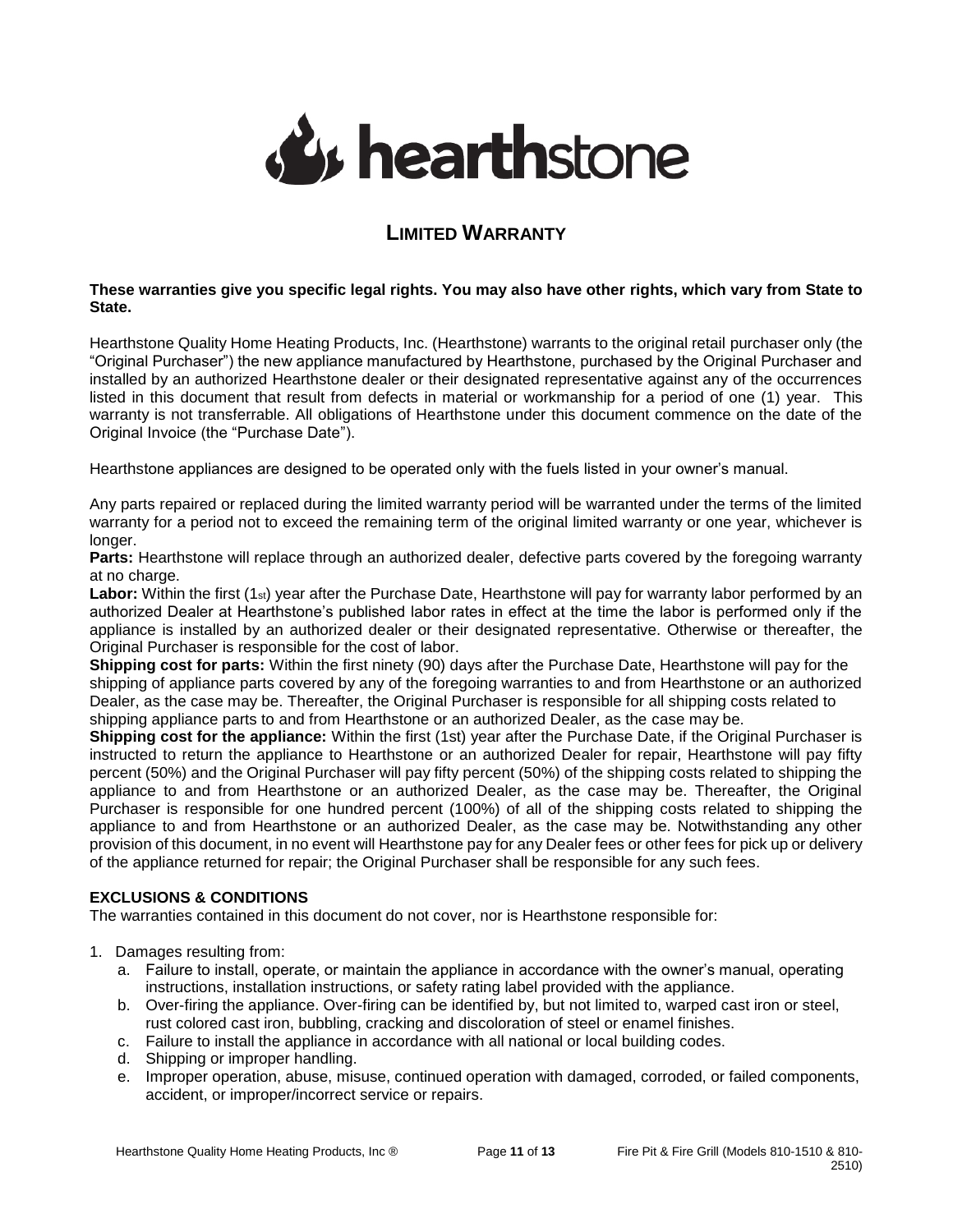- f. Environmental conditions, inadequate ventilation, or other such causes.
- g. Use of fuels other than those specified in the owner's manual.
- I. Installation or use of components not supplied with the appliance, or any other components not expressly authorized and approved by Hearthstone.
- J. Modifications of the appliance not expressly authorized and approved by Hearthstone in writing
- 2. All stones are warranted against cracking or breakage due to thermal stress, excluding surface and hairline cracks and scratches that do not affect the operation, or safety of the appliance.
- 3. Repair or replacement of wear parts. Such parts that are subject to normal wear and tear during the warranty period such as paint.
- 4. Damage resulting from installation, modification, alteration, repair or service of the appliance by any party other than an authorized Hearthstone dealer (a "Dealer") or their designated representative, or Hearthstone.
- 5. Damage due to water or condensation due to installation of the appliance in a high moisture area.
- 6. Damage due to installation of the appliance in an atmosphere contaminated by damaging chemicals, including but not limited to chlorine, fluorine or salts.
- 7. Scratches on paint, enameled surfaces or stones due to mechanical abrasion.
- 8. Noise caused by expansion or contraction caused by the heating and cooling of the appliance.
- 9. Odors caused by the heating of the appliance, or surrounding materials
- 10. Consequential damage caused by leaking of condensate during startup
- 11. A defect in any part of the appliance if the Original Purchaser fails to comply with Hearthstone's or a Dealer's request to ship the part or the appliance to Hearthstone or a Dealer, as the case may be.
- 12. Replacement stones and enameled parts are taken from current stock, and may not match originals in color, grain, or pattern. Hearthstone will supply replacement parts for discontinued parts in finishes or colors as available, or at their discretion.
- 13. Hearthstone's obligation under this warranty does not extend to the appliance's ability to heat the desired space. Information is provided to assist the customer and the dealer in selecting the appropriate appliance for the application. Consideration must be given to appliance location and configuration, environmental conditions, insulation and air tightness of the structure.

THE WARRANTIES CONTAINED IN THIS DOCUMENT ARE EXCLUSIVE AND ARE GIVEN BY HEARTHSTONE AND ACCEPTED BY THE ORIGINAL PURCHASER IN LIEU OF ALL OTHER EXPRESS WARRANTIES AND ANY OBLIGATIONS, LIABILITIES, RIGHTS, CLAIMS, OR REMEDIES IN CONTRACT OR TORT, WHETHER OR NOT ARISING FROM HEARTHSTONE'S NEGLIGENCE, ACTUAL OR IMPUTED. ALL IMPLIED WARRANTIES, INCLUDING THE WARRANTIES OF MERCHANTABILITY AND FITNESS FOR A PARTICULAR PURPOSE, ARE GIVEN ONLY TO THE EXTENT REQUIRED BY FEDERAL OR STATE LAW. EXCEPT AS OTHERWISE REQUIRED BY STATE LAW, UPON THE EXPIRATION OF THE EXPRESS LIMITED WARRANTIES CONTAINED HEREIN, NO IMPLIED WARRANTIES, INCLUDING THE IMPLIED WARRANTIES OF MERCHANTABILITY OR FITNESS FOR A PARTICULAR PURPOSE, SHALL APPLY TO THE SUBJECT APPLIANCE. SOME STATES DO NOT ALLOW LIMITATIONS ON HOW LONG AN IMPLIED WARRANTY LASTS, SO THE ABOVE LIMITATION MAY NOT APPLY TO YOU.

THE WARRANTIES CONTAINED IN THIS DOCUMENT EXTEND ONLY TO THE ORIGINAL PURCHASER OF THE APPLIANCE WARRANTED HEREUNDER. THEY ARE NOT TRANSFERRABLE AND DO NOT EXTEND TO ANY SUBSEQUENT OWNERS.

UNDER NO CIRCUMSTANCES SHALL HEARTHSTONE BE LIABLE TO THE ORIGINAL PURCHASER OR ANY OTHER PERSON FOR ANY INCIDENTAL OR CONSEQUENTIAL DAMAGES, INCLUDING BUT NOT LIMITED TO DAMAGE TO PROPERTY OR PERSONAL INJURIES, WHETHER ARISING OUT OF LOSS OF USE, BREACH OF WARRANTY, TORT, OR OTHERWISE, EVEN IF HEARTHSTONE HAS BEEN APPRAISED OF THE POSSIBILITY OF SUCH DAMAGES. SOME STATES DO NOT ALLOW THE EXCLUSION OR LIMITATION OF INCIDENTAL OR CONSEQUENTIAL DAMAGES, SO THE ABOVE LIMITATION OR EXCLUSION MAY NOT APPLY TO YOU.

### **QUALIFYING FOR WARRANTY COVERAGE**

To obtain performance of any obligation under this document, the Original Purchaser must, within the applicable warranty time period, contact their original Hearthstone dealer, or the current responsible local Hearthstone dealer, for instructions regarding the return of defective parts for repair, the return of the appliance for repair, or to